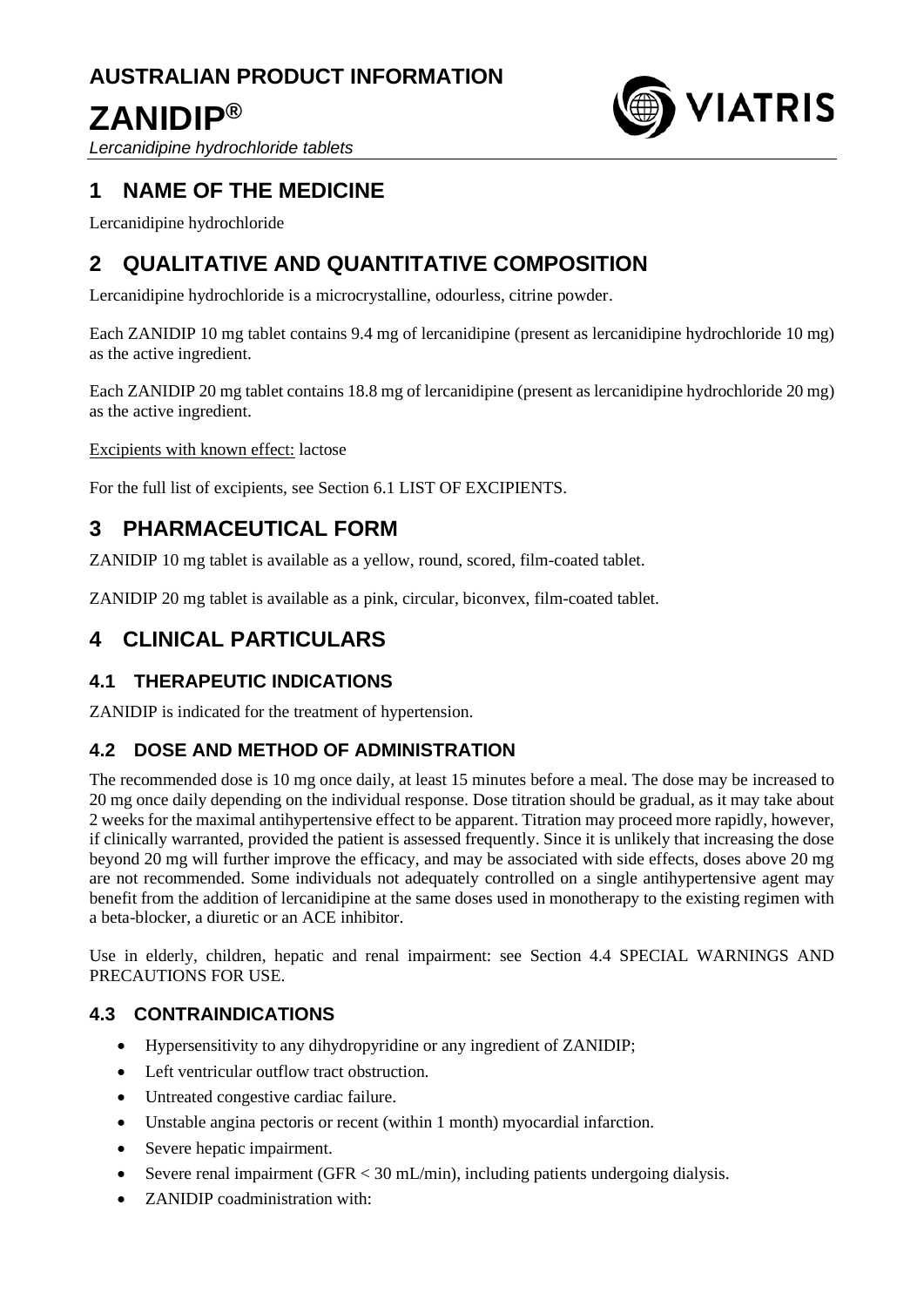- o strong inhibitors of CYP3A4 (see Section 4.5 INTERACTIONS WITH OTHER MEDICINES AND OTHER FORMS OF INTERACTIONS),
- o ciclosporin (see Section 4.5 INTERACTIONS WITH OTHER MEDICINES AND OTHER FORMS OF INTERACTIONS),
- o grapefruit or grapefruit juice (see Section 4.5 INTERACTIONS WITH OTHER MEDICINES AND OTHER FORMS OF INTERACTIONS).

## **4.4 SPECIAL WARNINGS AND PRECAUTIONS FOR USE**

#### **Ischaemic Heart Disease**

It has been suggested that some short-acting dihydropyridines may be associated with increased cardiovascular risk in patients with ischaemic heart disease. Although lercanidipine is long-acting, caution should be required in such patients.

Some dihydropyridines may rarely lead to precordial pain or angina pectoris. Very rarely patients with preexisting angina pectoris may experience increased frequency, duration or severity of these attacks. Isolated cases of myocardial infarction may be observed.

### **Left ventricular dysfunction**

Care is required in patients with left ventricular dysfunction.

### **Congestive Heart Failure**

Safety of lercanidipine in patients with congestive heart failure has not been established. Lercanidipine should be used with caution in patients receiving treatment for heart failure. Lercanidipine is contraindicated in patients with untreated congestive cardiac failure (see Section 4.3 CONTRAINDICATIONS).

### **Peritoneal Dialysis**

Lercanidipine has been associated with the development of cloudy peritoneal effluent in patients on peritoneal dialysis. The turbidity is due to an increased triglyceride concentration in the peritoneal effluent. Whilst the mechanism is unknown, the turbidity tends to resolve soon after withdrawal of lercanidipine. This is an important association to recognise as cloudy peritoneal effluent can be mistaken for infective peritonitis with consequential unnecessary hospitalisation and empiric antibiotic administration.

#### **Sick sinus syndrome**

Lercanidipine should be administered with caution in patients with sick sinus syndrome (without a pacemaker).

#### **Inducers of CYP3A4**

Inducers of CYP3A4 like anticonvulsants (e.g. phenytoin, carbamazepine) and rifampicin may reduce lercanidipine plasma levels and therefore the efficacy of lercanidipine may be less than expected (see Section 4.5 INTERACTIONS WITH OTHER MEDICINES AND OTHER FORMS OF INTERACTION**S**).

### **Lactose**

This medicine contains lactose. Patients with rare hereditary problems of galactose intolerance, total lactase deficiency or glucose-galactose malabsorption should not take this medicine.

### **Use in Hepatic Impairment**

The pharmacokinetics of lercanidipine in patients with mild hepatic impairment are similar to those observed in the general population. However, there are no studies in patients with moderate hepatic impairment and dosage recommendations have not been established. Lercanidipine should therefore be used with caution in this patient group and careful monitoring undertaken during treatment, since the bioavailability and hypotensive effect may be increased. The use of lercanidipine in patients with moderate hepatic impairment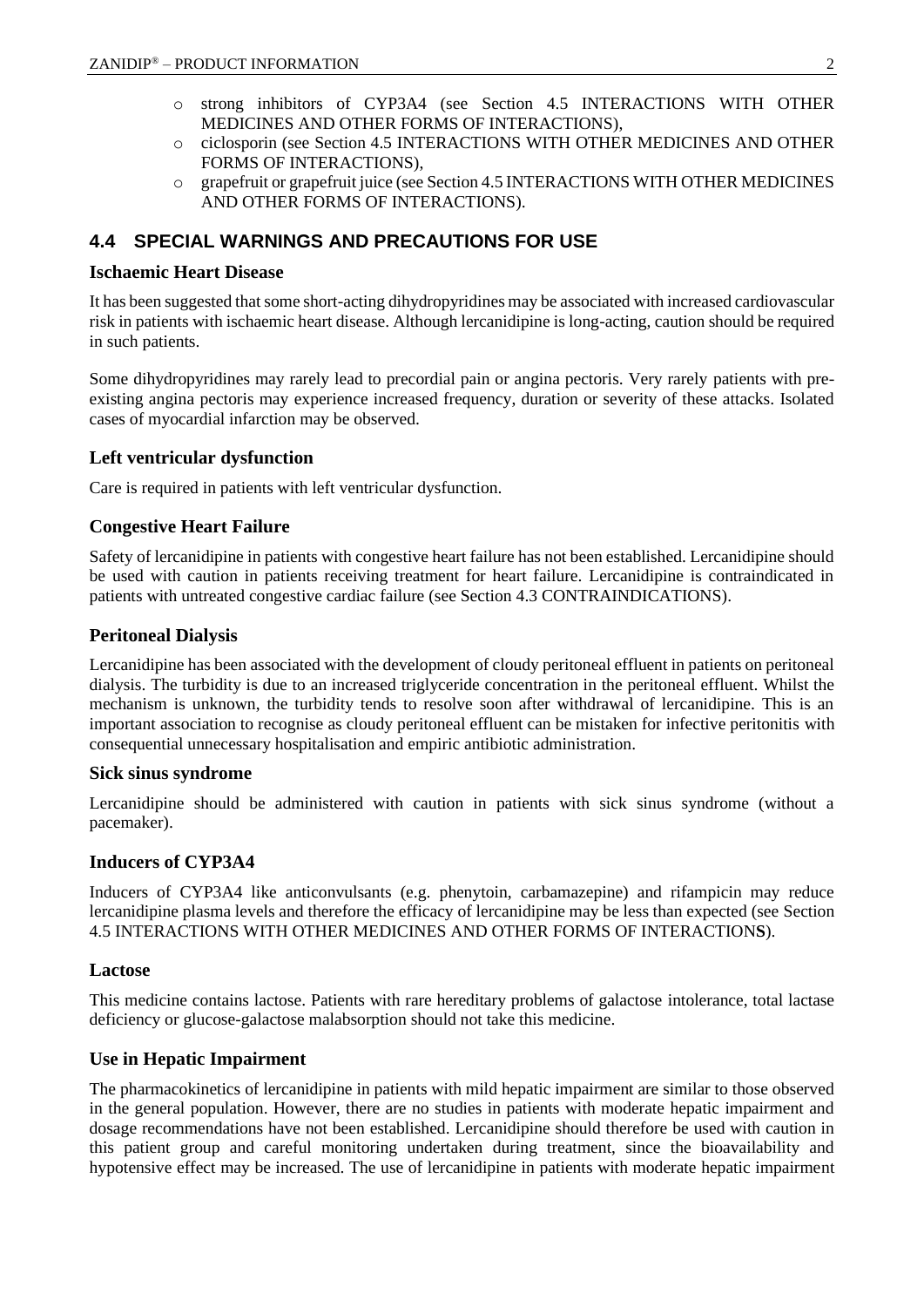should only be undertaken if the benefits are considered to outweigh the risks. Lercanidipine is contraindicated in patients with severe hepatic disease.

A study in patients with mild hepatic impairment (Child-Pugh class A) showed that the pharmacokinetic behaviour of the drug is similar to that observed in the general population. No studies have been undertaken in patients with moderate or severe hepatic impairment.

## **Use in Renal Impairment**

In patients with severe renal dysfunction or dialysis-dependent patients, plasma levels were increased by about 70%. As a consequence, lercanidipine is contraindicated in patients with severe renal impairment (GFR < 30 mL/min), including patients undergoing dialysis (see Section 4.3 CONTRAINDICATIONS).

Although the pharmacokinetics of lercanidipine in patients with mild to moderate renal impairment are similar to those observed in the general population, special care should be exercised when commencing treatment in such patients. The usual recommended dose of 10 mg daily may be tolerated; however, an increase to 20 mg daily should be approached with caution.

### **Use in the Elderly**

In elderly patients, the pharmacokinetics of lercanidipine are similar to those observed in the general population.

Although the pharmacokinetic data and clinical experience suggest that no adjustment of the daily dose is required, special care should be exercised when initiating treatment in the elderly.

## **Paediatric Use**

Due to lack of clinical experience and because the safety and efficacy of lercanidipine have not been demonstrated in children, lercanidipine is not recommended for use in patients under the age of 18.

### **Effects on Laboratory Tests**

There were reports of isolated and reversible increases in serum levels of hepatic transaminases; no other clinically significant pattern of laboratory test abnormalities related to lercanidipine has been observed. Lercanidipine does not appear to influence adversely blood sugar or serum lipid levels.

## **4.5 INTERACTIONS WITH OTHER MEDICINES AND OTHER FORMS OF INTERACTIONS**

### *Inhibitors of Cytochrome CYP3A4*

Since the main metabolic pathway of lercanidipine involves the enzyme CYP3A4, drugs that inhibit this enzyme have the potential to alter the plasma concentration of the compound and may interact with the metabolism and elimination of lercanidipine.

An interaction study with a strong CYP3A4 inhibitor, ketoconazole, has shown a considerable increase in plasma levels of lercanidipine (a 15-fold increase of the AUC and an 8-fold increase of the  $C_{\text{max}}$  for the eutomer S-lercanidipine).

Therefore, inhibitors of CYP3A4 (such as ketoconazole, itraconazole, erythromycin, ritonavir, troleandomycin, clarithromycin and fluoxetine) may increase the plasma concentration of lercanidipine, and such combinations should be avoided (see Section 4.3 CONTRAINDICATIONS).

• Ciclosporin

Co-administration of lercanidipine with ciclosporin resulted in a 3-fold increase in the plasma levels of lercanidipine and a 21% increase in the bioavailability of ciclosporin. However, when ciclosporin was administered 3 hours after lercanidipine, no increase in plasma levels was observed for lercanidipine, while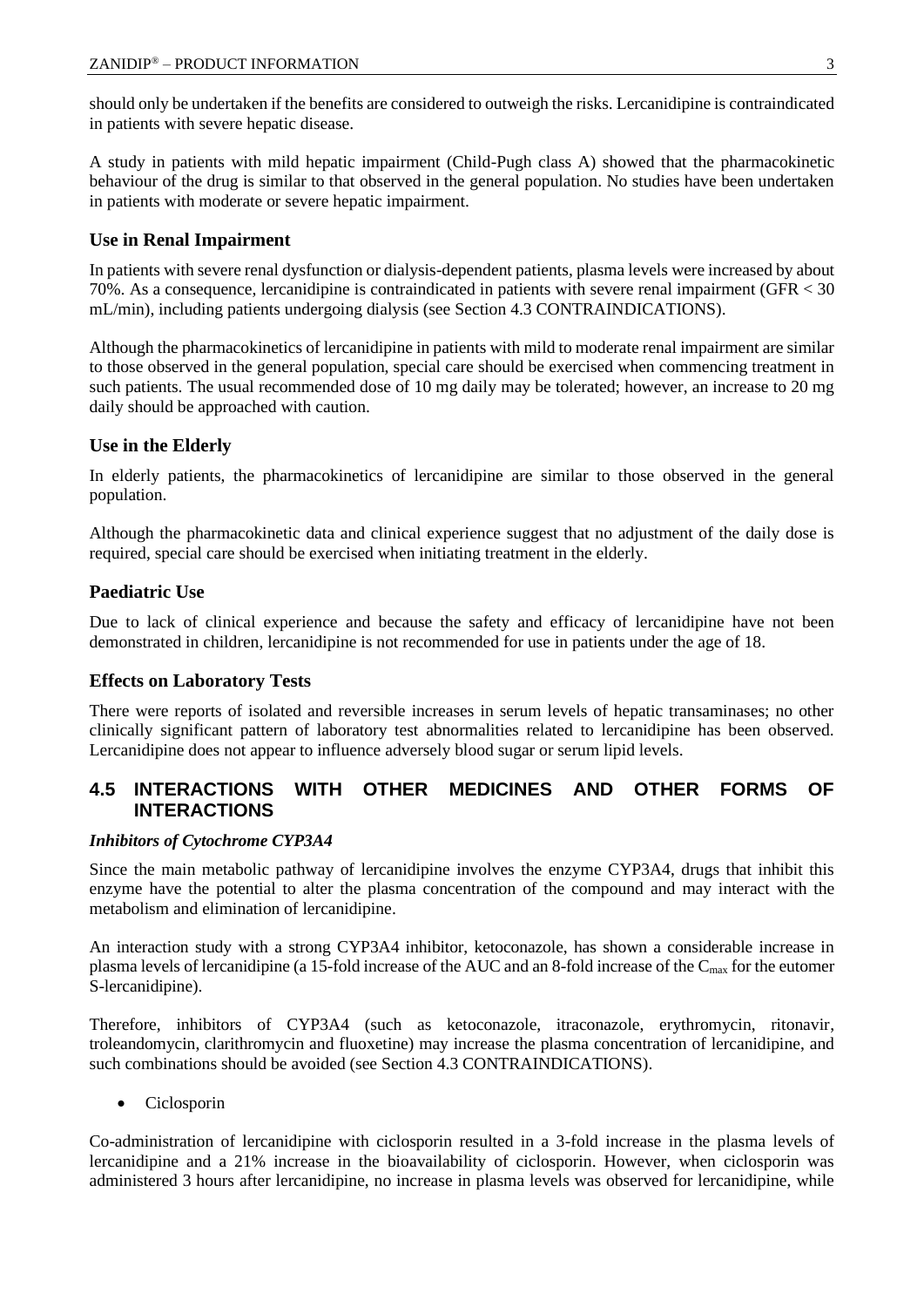the bioavailability of ciclosporin increased by 27%. Therefore, ciclosporin and lercanidipine should not be administered together (see Section 4.3 CONTRAINDICATIONS).

• Grapefruit or grapefruit juice

The metabolism of dihydropyridines can be inhibited by grapefruit juice, leading to increased plasma concentration and hypotensive effect. Lercanidipine must not be taken with grapefruit or grapefruit juice (see Section 4.3 CONTRAINDICATIONS).

#### *Inducers of Cytochrome CYP3A4*

Since the main metabolic pathway of lercanidipine involves the enzyme CYP3A4, drugs that induce this enzyme have the potential to alter the plasma concentration of the compound.

Co-administration with CYP3A4 inducers, such as anticonvulsants (e.g. phenytoin, phenobarbital (phenobarbitone), carbamazepine) and rifampicin should be approached with caution since the antihypertensive effect of lercanidipine may be reduced and, therefore, blood pressure should be monitored more frequently than usual (see Section 4.4 SPECIAL WARNINGS AND PRECAUTIONS FOR USE).

#### *Alcohol*

Alcohol should be avoided while taking lercanidipine since it may potentiate the effect of vasodilating antihypertensive drugs.

#### *CYP3A4 and CYP2D6 substrates*

The potential for *in vivo* inhibition of CYP3A4 by lercanidipine is negligible, as confirmed by an interaction study with midazolam in healthy volunteers. After repeated co-administration with lercanidipine, midazolam (a probe for CYP3A4 activity) was found to be essentially bioequivalent to the drug administered alone. However, unless specific data are available, caution should also be exercised when lercanidipine is coprescribed with other substrates of CYP3A4 which have a narrow therapeutic index, such as ciclosporin, terfenadine, astemizole, and class III antiarrhythmic drugs (e.g. amiodarone, sotalol and quinidine).

Co-administration of lercanidipine with ciclosporin resulted in a 3-fold increase in the plasma levels of lercanidipine and a 21% increase in the bioavailability of ciclosporin. However, when ciclosporin was administered 3 hours after lercanidipine, no increase in plasma levels was observed for lercanidipine, while the bioavailability of ciclosporin increased by 27%. Therefore, ciclosporin and lercanidipine should not be administered together.

Moreover, interaction studies in humans have shown that lercanidipine did not modify the plasma levels of metoprolol, (a typical substrate of CYP2D6). Therefore, at therapeutic doses it is unlikely that lercanidipine will inhibit the biotransformation of drugs metabolized by CYP2D6.

These findings confirm that the inhibition of cytochrome P450 isoenzymes observed *in vitro* with lercanidipine is devoid of any clinical significance. *In vitro* experiments with human liver microsomes demonstrated that lercanidipine inhibits CYP3A4 and CYP2D6 (IC $_{50}$  of 2.6 µm and 0.8 µm, respectively). The IC $_{50}$ concentrations for CYP3A4 and CYP2D6 are 160 and 40-fold higher, respectively, than those reached at peak in the plasma after a 20 mg dose.

#### *Midazolam*

When concomitantly administered at a dose of 20 mg with midazolam orally to volunteers aged 63 +/- 6 years, lercanidipine absorption was increased (by approximately  $40\%$ ) and the rate of absorption was decreased ( $t_{\text{max}}$ ) was delayed from 1.75 to 3 hours). Midazolam systemic availability was not affected, while C<sub>max</sub> showed a slight increase of about 18%.

### *Beta-blockers*

When lercanidipine was administered with metoprolol, a beta-blocker eliminated mainly by the liver, the bioavailability of metoprolol was not changed, while that of lercanidipine was reduced by 50%. Therefore,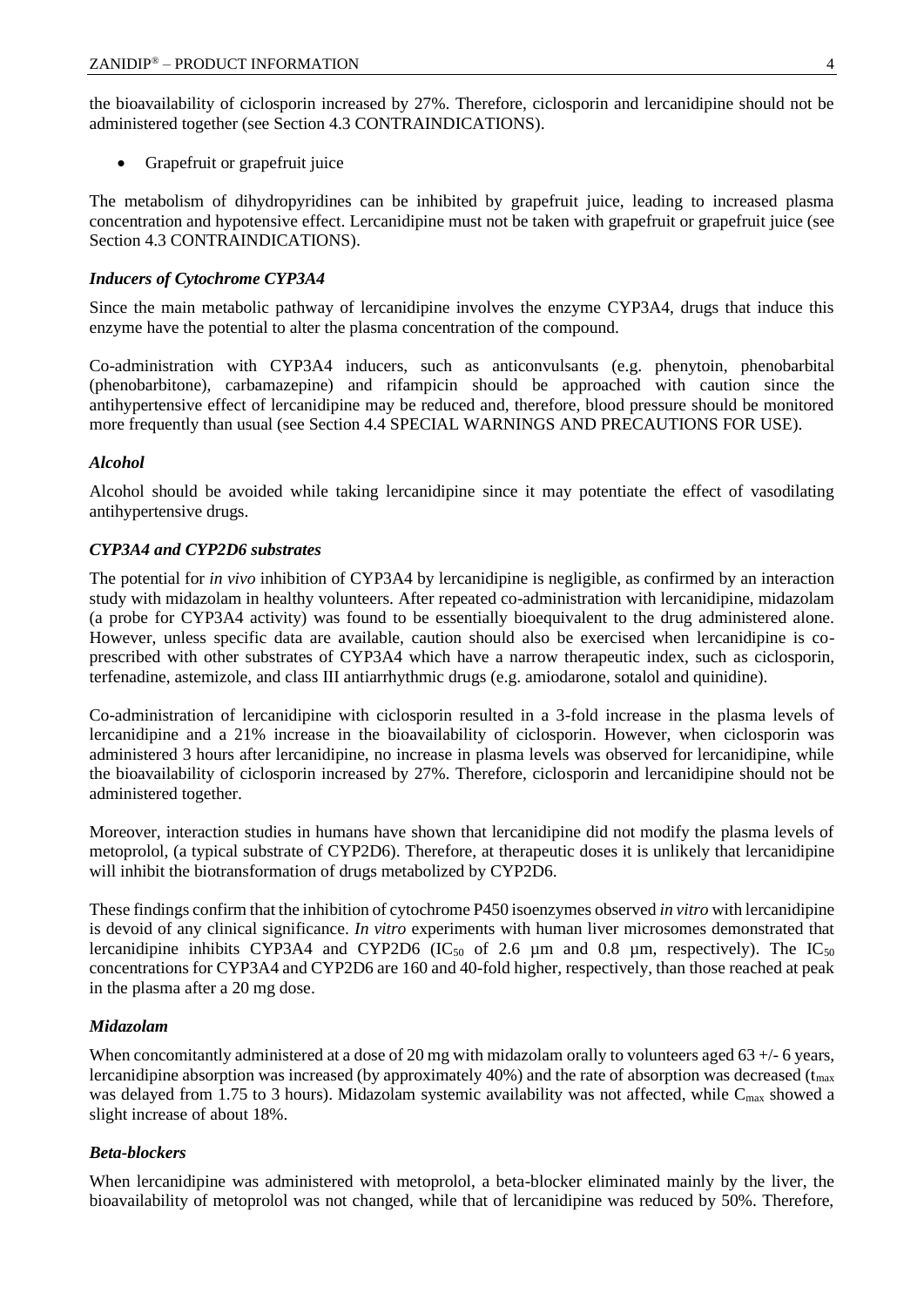when co-administered with metoprolol, it may be necessary to increase the dose of lercanidipine. It is anticipated that a similar effect may occur with propranolol.

#### *Cardiac glycosides*

Co-administration of lercanidipine (20 mg) in patients chronically treated with beta-methyldigoxin (a prodrug of digoxin) showed no evidence of a pharmacokinetic interaction. Healthy volunteers treated with digoxin following dosing with 20 mg lercanidipine given fasted showed a mean increase of 33% in digoxin  $C_{\text{max}}$ , while AUC and renal clearance were not significantly modified. Patients on concomitant digoxin treatment should be closely monitored clinically for signs of digoxin toxicity.

#### *Cimetidine*

Concomitant administration of cimetidine 400 mg BD does not cause significant changes in the plasma levels of lercanidipine: AUC and  $C_{\text{max}}$  were increased by a mean of 11%. However, at higher doses caution is required since the bioavailability and the hypotensive effect of lercanidipine may be increased.

#### *Simvastatin*

Co-administration of a 20 mg dose of lercanidipine with 40 mg simvastatin resulted in no increase in the bioavailability of lercanidipine, however a 56% increase was observed for simvastatin and a 28% increase for its active metabolite,  $\beta$ -hydroxyacid. It is unlikely that these changes are clinically relevant. However, it is recommended that when required, lercanidipine be administered in the morning and simvastatin in the evening.

#### *Warfarin*

The co-administration of 20 mg lercanidipine to healthy volunteers given fasted did not alter the pharmacokinetics of warfarin.

#### *Diuretics and ACE inhibitors*

Lercanidipine has been safely administered with diuretics and ACE inhibitors.

#### *Other medications affecting blood pressure*

As for all antihypertensive medications, an increased hypotensive effect may be observed when lercanidipine is administered with other medications affecting blood pressure, such as alphablockers for the treatment of urinary symptoms, tricyclic antidepressants, neuroleptics. On the contrary, a reduction of the hypotensive effect may be observed with a concomitant use with corticosteroids.

#### *Food*

For the effect of food on bioavailability see Section 5.2 PHARMACOKINETIC PROPERTIES.

For the effect of alcohol and grapefruit juice see Section 4.5 INTERACTIONS WITH OTHER MEDICINES AND OTHER FORMS OF INTERACTIONS.

## **4.6 FERTILITY, PREGNANCY AND LACTATION**

#### **Effects on Fertility**

No clinical data are available with lercanidipine. Reversible biochemical changes in the head of spermatozoa which can impair fecundation have been reported in some patients treated by calcium channel blockers. In cases where repeated in-vitro fertilisation is unsuccessful and where another explanation cannot be found, the possibility of calcium channel blockers as the cause should be considered.

Administration of lercanidipine at oral doses up to 12 mg/kg/day (associated with plasma lercanidipine concentration (AUC) about 20-40 times higher than the expected human AUC) had no effect in male or female fertility in rat.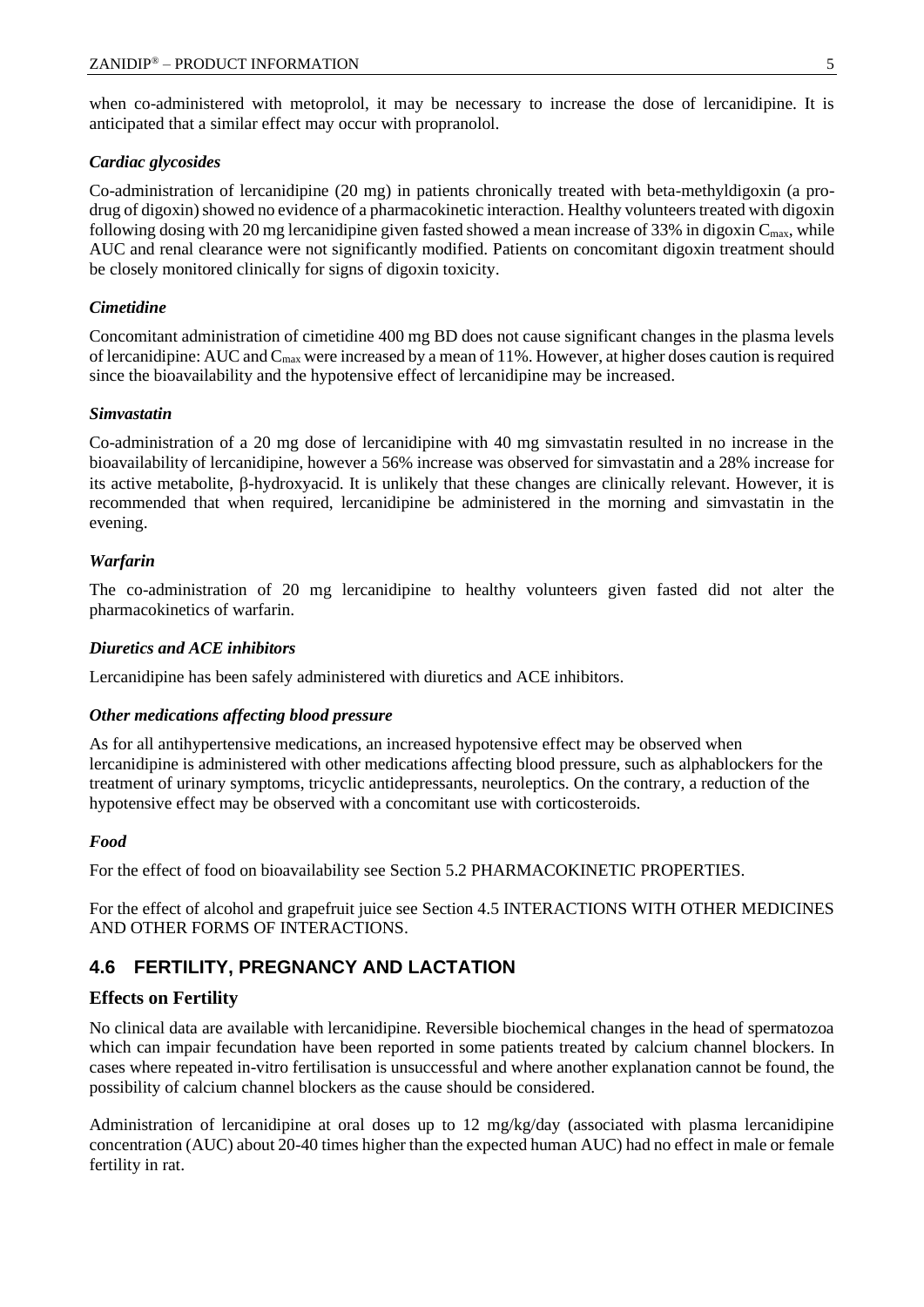### **Use in Pregnancy**

Pregnancy Category: C

There is no clinical experience with lercanidipine in pregnancy, but other dihydropyridine compounds have been found to cause irreversible malformations in animals. Therefore, lercanidipine should not be administered during pregnancy or to women with child-bearing potential unless effective contraception is used.

In animal studies, pregnant rats given lercanidipine orally at doses ≥2.5 mg/kg/day, beginning prior to mating, or 12 mg/kg/day, beginning from early gestation, showed signs of dystocia and had an increased incidence of still births and a lower neonatal survival index. The no-effect dose for effects on parturition and neonatal survival was 0.5 mg/kg/day (associated with lercanidipine concentration (AUC) about 50% of the expected human AUC) when dosing started before pregnancy or 2.5 mg/kg/day (about 3 times the human AUC) when dosing started during early gestation. Administration with lercanidipine at doses of 2.5 mg/kg/day during gestation also caused a higher incidence of foetal visceral abnormalities (mono/bilateral renal pelvic and/or ureteric dilatatio**n**) and skeletal abnormalities (mainly delayed ossification) at all dose levels. A no-effect dose was not established. The effects of lercanidipine during pregnancy have not been investigated adequately in a non-rodent species.

## **Use in Lactation**

There is no clinical experience with lercanidipine in lactation. Distribution into milk may be expected, due to the high lipophilicity of lercanidipine. Therefore, lercanidipine should not be administered to lactating women.

## **4.7 EFFECTS ON ABILITY TO DRIVE AND USE MACHINES**

The effects of this medicine on a person's ability to drive and use machines were not assessed as part of its registration. However, caution should be exercised because dizziness, asthenia, fatigue and rarely somnolence may occur.

## **4.8 ADVERSE EFFECTS (UNDESIRABLE EFFECTS)**

Treatment with lercanidipine is generally well tolerated. In nine placebo-controlled clinical trials with a treatment duration lasting at least 4 weeks, 582 patients were initially treated with lercanidipine, and 292 patients received placebo. Most of the events reported in the studies were related to the vasodilatory effects of lercanidipine, and were classified mild-moderate in severity.

Table 1 lists, according to organ system, adverse events that were reported in placebo controlled trials in hypertensive patients with lercanidipine tablets at an incidence greater than or equal to 1% in at least one of the active treatment groups.

| Table 1: Placebo-controlled clinical trials |
|---------------------------------------------|
|---------------------------------------------|

| <b>Adverse Event</b>     | Lercanidipine    | Lercanidipine    | Placebo |
|--------------------------|------------------|------------------|---------|
|                          | 10 mg once daily | 20 mg once daily | (% )    |
|                          | (% )             | (titrated)       |         |
|                          |                  | $(\%)$           |         |
| <b>CARDIOVASCULAR</b>    |                  |                  |         |
| Flushing                 | 2.6              | 2.2              | 1.6     |
| Palpitations/Tachycardia | 1.5              | 1.1              | 0.3     |
| <b>BODY AS A WHOLE</b>   |                  |                  |         |
| Peripheral oedema        | 1.0              | 1.1              | 0.9     |
| CENTRAL & PERIPHERAL     |                  |                  |         |
| NERVOUS SYSTEM           |                  |                  |         |
|                          |                  |                  |         |
| <b>Dizziness</b>         | 1.0              | 0.0              | 0.6     |
| Headache                 | 4.4              | 4.3              | 2.5     |
| <b>LIVER DISORDERS</b>   |                  |                  |         |
| GGT increased            | 0.0              | 1.1              | 0.3     |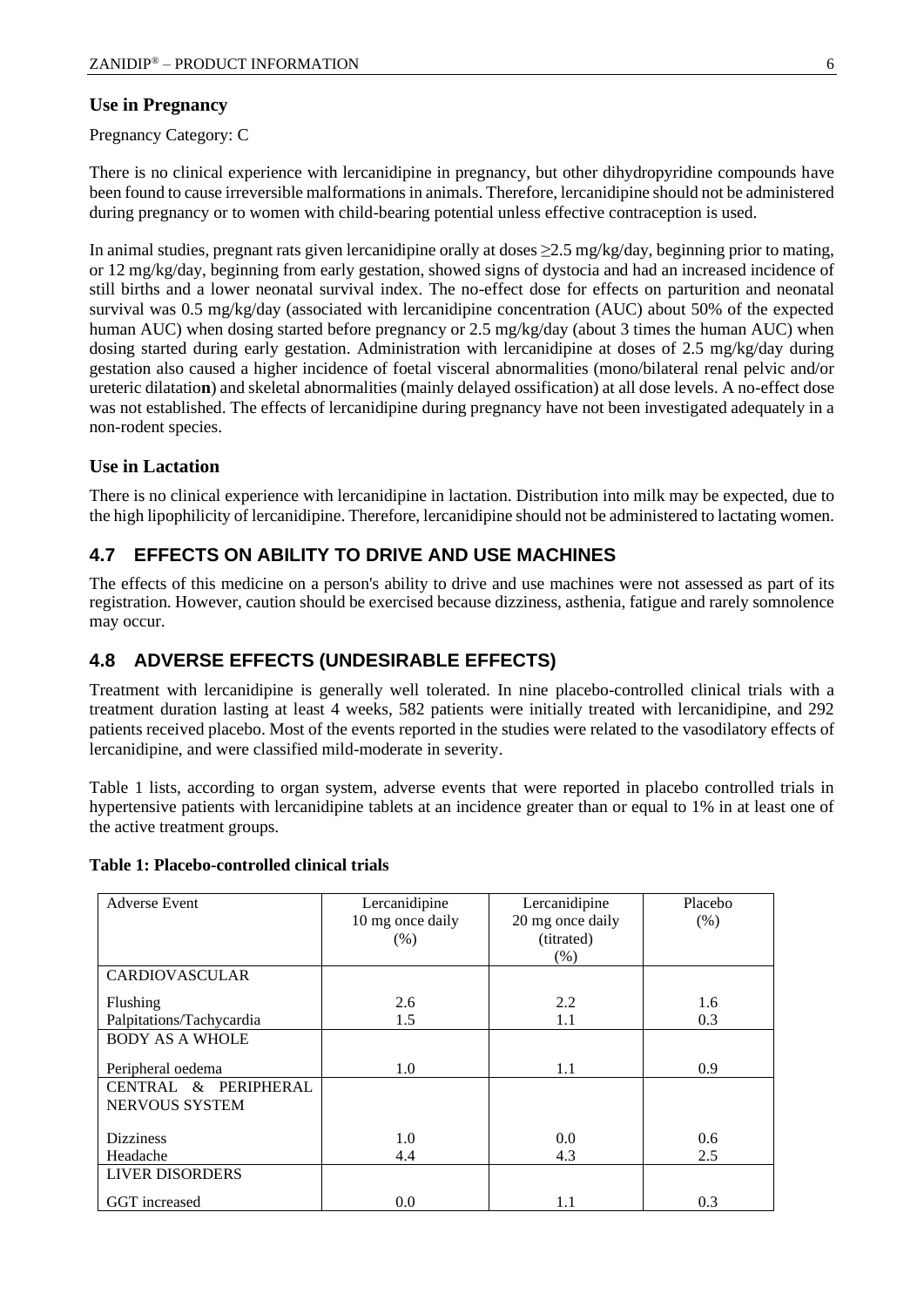More extensively, over 15,500 patients were treated with lercanidipine in clinical trials (including PMS studies) with doses from 2.5 mg daily up to 40 mg daily, and with treatment duration ranging from single dose up to more than 1 year. Adverse experiences which were not clearly drug related and which occurred in <1% but ≥0.1% of patients are summarized according to organ system.

*Cardiovascular:* palpitations/tachycardia.

*Central and Peripheral nervous system:* dizziness, vertigo.

*Gastrointestinal:* nausea, dyspepsia, abdominal pain, diarrhoea.

*Psychiatric:* somnolence.

*General:* flushing, asthenia (including fatigue and muscle weakness).

The following events have been rarely reported:

*Cardiovascular:* hypotension, orthostatic hypotension, periorbital oedema, anginal pain, myocardial infarction, cardiac failure.

*Respiratory:* dyspnoea.

*Central and Peripheral nervous system:* migraine, paraesthesia, cramps legs.

*Special senses:* taste alteration.

*Gastrointestinal:* vomiting, GI disorder NOS.

*Liver and biliary system:* GGT increased.

*Genitourinary:* polyuria, urinary frequency, impotence.

*Musculoskeletal:* myalgia.

*Skin and appendages:* rash, pruritus, allergic dermatitis, hives, sweating increased.

*Psychiatric:* anxiety, insomnia.

*Metabolic:* Hypercholesterolaemia.

*General:* chest pain, malaise.

Serious adverse events have been reported in clinical trials in less than 0.002% of the patients. The remaining adverse events have been reported as mild to moderate in intensity.

Other Adverse Effects:

*Gastrointestinal:* Cloudy peritoneal effluent (in patients on peritoneal dialysis).

Adverse reactions reported in clinical trials and in the worldwide post-marketing experience (observational studies and spontaneous cases) for which a reasonable causal relationship exists are:

hypersensitivity, headache, dizziness, somnolence, syncope, tachycardia, palpitations, angina pectoris, flushing, hypotension, dyspepsia, nausea, abdominal pain upper, vomiting, diarrhoea, gingival hypertrophy, peritoneal cloudy effluent, serum transaminase increased, rash, pruritus, urticaria, angioedema, myalgia, polyuria, pollakiuria, oedema peripheral, asthenia, fatigue, chest pain.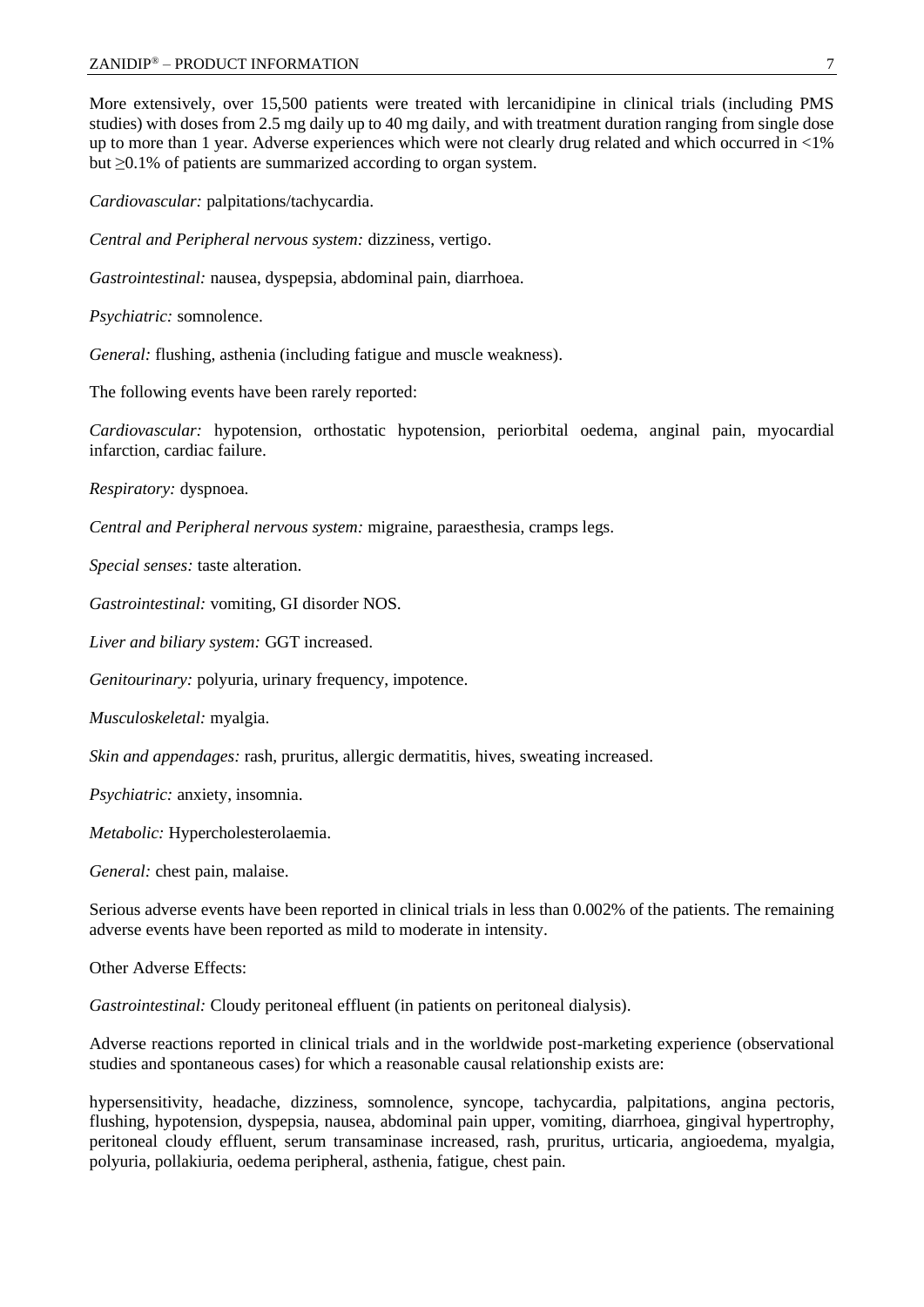#### **Reporting Suspected Adverse Effects**

Reporting suspected adverse reactions after registration of the medicinal product is important. It allows continued monitoring of the benefit-risk balance of the medicinal product. Healthcare professionals are asked to report any suspected adverse reactions at [www.tga.gov.au/reporting-problems.](http://www.tga.gov.au/reporting-problems)

### **4.9 OVERDOSE**

In the post-marketing experience of lercanidipine, some cases of overdose have been reported ranging from 30-40 mg up to 800 mg, including reports of suicide attempt.

#### **Symptoms**

As with other dihydropyridines, overdosage might be expected to cause excessive peripheral vasodilation with marked hypotension and reflex tachycardia. However, at very high doses, the peripheral selectivity may be lost, causing bradycardia and a negative inotropic effect. In case of severe hypotension, bradycardia and unconsciousness, cardiovascular and respiratory monitoring will be required, and supportive treatment may be necessary. The most common adverse drug reactions associated to cases of overdose have been hypotension, dizziness, headache and palpitations.

#### **Treatment**

Clinically significant hypotension requires active cardiovascular support including frequent monitoring of cardiac and respiratory function, elevation of extremities and attention to circulating fluid volume and urine output. In view of the prolonged pharmacological effect of lercanidipine, it is essential that the cardiovascular status of the patient is monitored for 24 hours at least. Since the product has a high protein binding, dialysis is not likely to be effective. Patients in whom a moderate to severe intoxication is anticipated should be observed in a high-care setting.

For information on the management of overdose, contact the Poisons Information Centre on 13 11 26 (Australia).

## **5 PHARMACOLOGICAL PROPERTIES**

### **5.1 PHARMACODYNAMIC PROPERTIES**

#### **Mechanism of Action**

Lercanidipine is a calcium antagonist of the dihydropyridine group and selectively inhibits the transmembrane influx of calcium into cardiac and vascular smooth muscle, with a greater effect on vascular smooth muscle than on cardiac smooth muscle. The antihypertensive action is due to a direct relaxant effect on vascular smooth muscle which lowers total peripheral resistance and hence blood pressure. Lercanidipine has a prolonged antihypertensive activity because of its high membrane partition coefficient. It is devoid of negative inotropic effects and its vascular selectivity is due to its voltage-dependent calcium antagonist activity. Since the vasodilatation induced by lercanidipine hydrochloride is gradual in onset, acute hypotension with reflex tachycardia has rarely been observed in hypertensive patients.

As for other asymmetric 1,4-dihydropyridines, the antihypertensive activity of lercanidipine is mainly due to the (S)–enantiomer.

No significant effects on ECG have been seen.

#### **Clinical Trials**

#### *Placebo-controlled studies*

Lercanidipine has been compared to placebo in four (4) to 16-week studies, involving 671 patients with mildmoderate essential hypertension. All studies used a 3-week placebo run-in period. Endpoints were diastolic and systolic blood pressure 24 hours post-dose. Both 10 mg and 20 mg once daily significantly lowered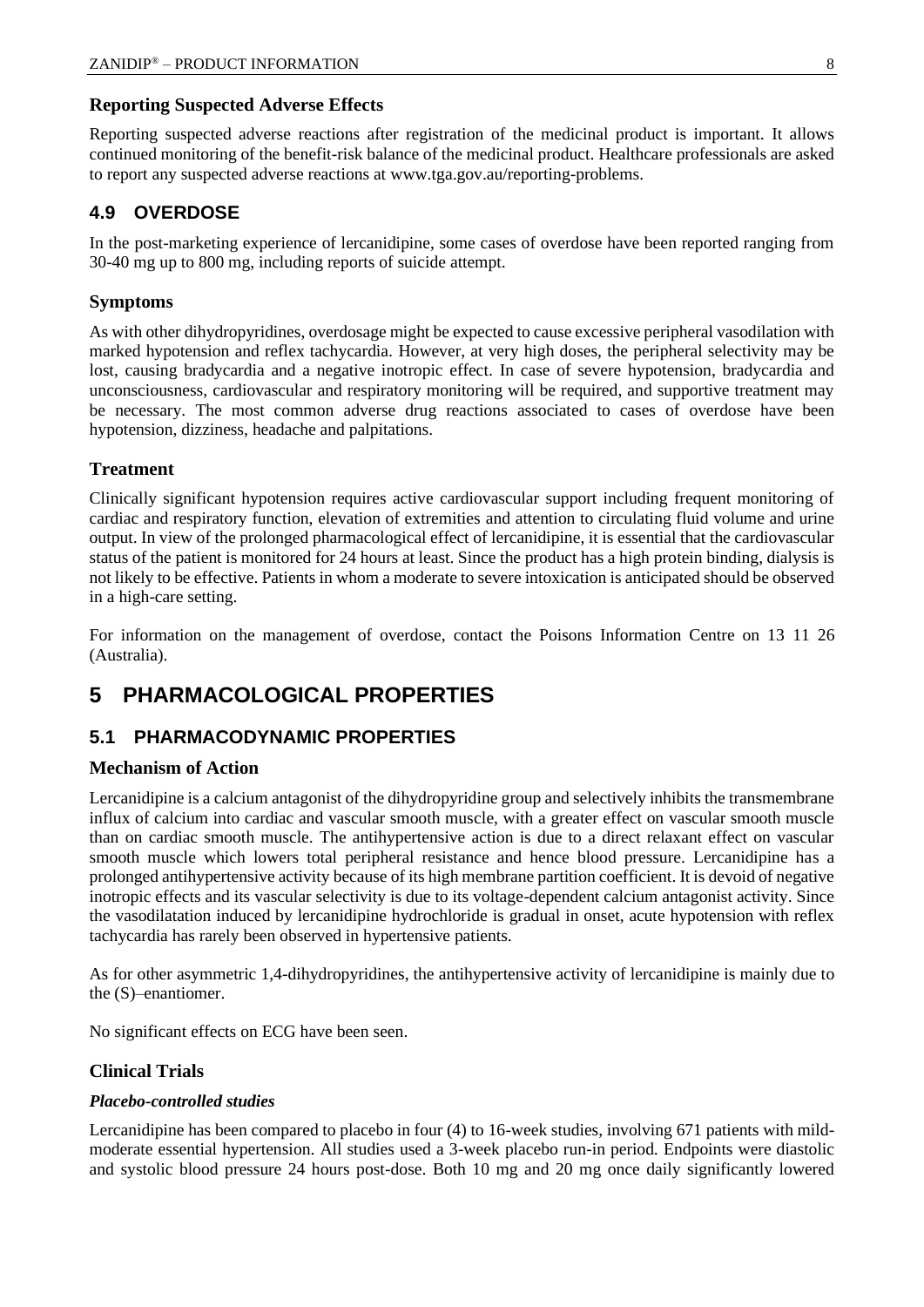diastolic and systolic blood pressure compared to placebo, and the reduction in blood pressure was maintained throughout the 24-hour dosing period.

Diastolic blood pressure changes observed after 4-week treatment with 10-20 mg daily lercanidipine ranged between 8 and 13 mmHg, as compared to 3-6 mmHg induced by placebo.

Studies with 24-hour ambulatory blood pressure monitoring have documented that the antihypertensive effect of lercanidipine is maintained throughout the 24-hour dosing period, with limited variations between peak (5- 7 hours post-dosing) and trough blood pressure changes.

#### *Active-controlled studies*

Four clinical trials involving 538 patients with mild-moderate essential hypertension have compared lercanidipine with nifedipine SR, atenolol, hydrochlorothiazide and captopril. Trials included a 2-week washout period followed by a 3-week placebo run-in, and 12-16 weeks of active treatment. Diastolic and systolic blood pressure was measured 24 hours post-dose. Lercanidipine was as effective as the comparator drugs, and at least as well tolerated. 24-hour blood pressure monitoring was used in a comparative, cross-over trial of lercanidipine versus amlodipine (n=16). The effect of lercanidipine paralleled that of amlodipine throughout the 24-hour period.

#### *Patients with Isolated Systolic Hypertension*

The effect of lercanidipine 10-20 mg daily on isolated systolic hypertension was studied in a double-blind, randomised, placebo-controlled study in 83 elderly patients (sitting SBP >160 mmHg and sitting DBP <95 mmHg). The study consisted of 1 week wash-out, 3 weeks placebo run-in, and 8 weeks of active treatment. Systolic and diastolic blood pressure was measured 24 hours post-dose. Lercanidipine 10 to 20 mg was efficacious in lowering systolic blood pressure from the initial values of  $172.6\pm5.6$  mmHg to  $140.2\pm8.7$  mmHg (mean±SD, per-protocol population in all patients completing the whole 8 weeks of double-blind treatment), as compared to the changes in the placebo group (from 172.4±6.3 to 162.8±9.7 mmHg). Therefore, at study endpoint, patients treated with lercanidipine experienced a significantly greater decrease (-22.6 mmHg, p <0.001) in sitting systolic blood pressure in comparison to placebo. The diastolic blood pressure was within normal range.

#### *Long-term studies*

In long-term studies, 399 patients were followed for 12 months, with dose titration allowed every 4 weeks, to 30 mg daily. Development of tolerance was not seen. The antihypertensive effect was maintained, and the heart rate was not significantly affected. A further fall in blood pressure was seen after the first and second month, with blood pressure stabilising in the third month. The majority of patients remained on 10 mg once daily.

## **5.2 PHARMACOKINETIC PROPERTIES**

#### **Absorption and Bioavailability**

Lercanidipine is completely absorbed after oral administration. Peak plasma levels of 3.30 ng/mL $\pm$ 2.09 s.d and 7.66 ng/mL±5.90 s.d occur 1.5-3 hours after dosing with 10 mg and 20 mg, respectively. The absolute bioavailability of lercanidipine is about 10%, because of high first pass metabolism. The bioavailability increases 4-fold when lercanidipine is ingested up to 2 hours after a high fat meal, and about 2-fold when taken immediately after a carbohydrate-rich meal. Consequently, lercanidipine should be taken at least 15 minutes before a meal.

With oral administration, lercanidipine exhibits non-linear kinetics. After 10, 20 or 40 mg, peak plasma concentrations observed were in the ratio 1:3:8 and areas under plasma concentration-time curves in the ratio 1:4:18, showing a progressive saturation of first pass metabolism. Accordingly, bioavailability increases as dosage increases.

The two enantiomers of lercanidipine have a similar time to peak plasma concentration. The peak plasma concentration and AUC are, on average, 1.2-fold higher for the (S)-enantiomer. No *in vivo* interconversion of enantiomers is observed.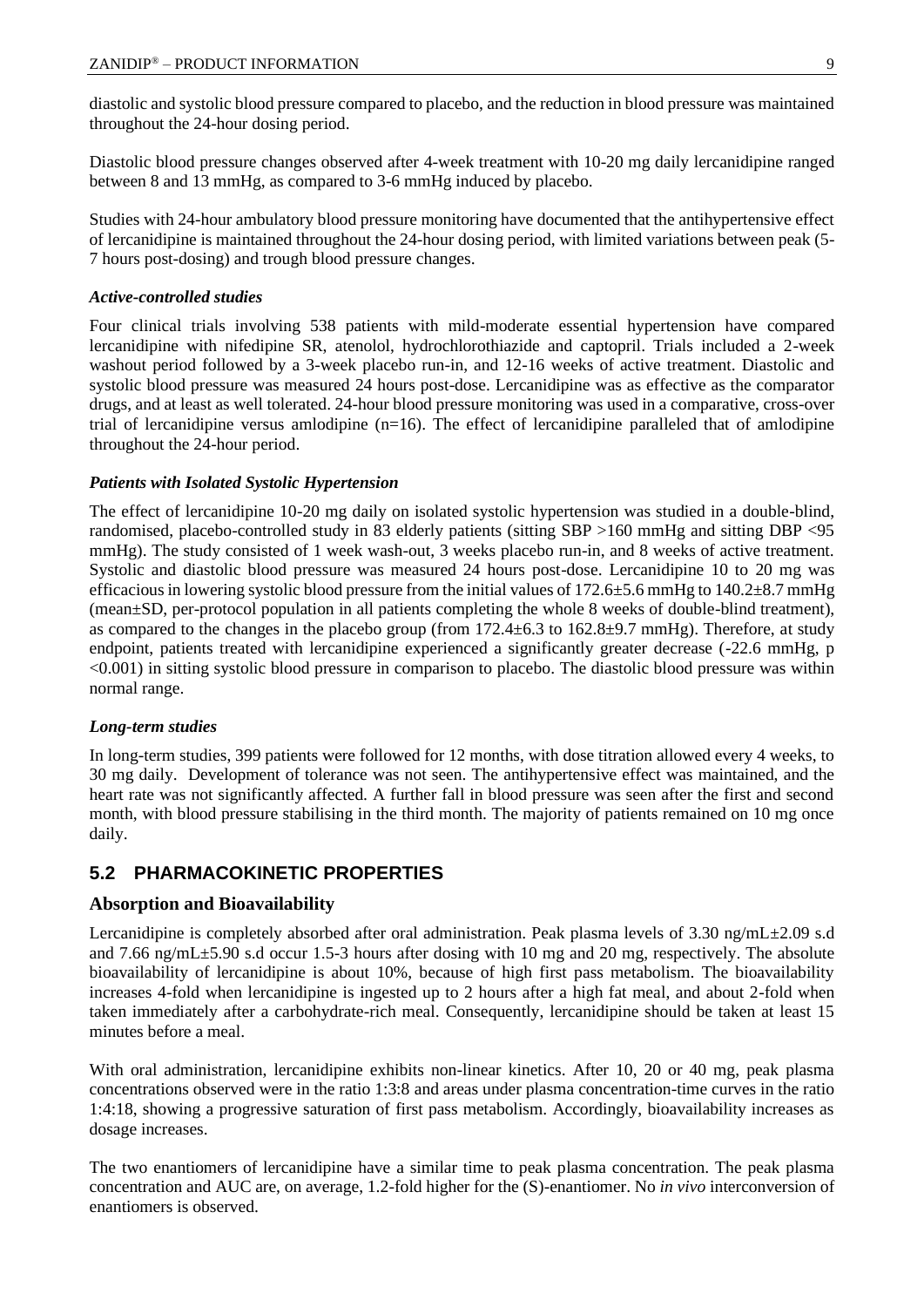## **Distribution**

Distribution of lercanidipine from plasma to tissues and organs is rapid and extensive. Serum protein binding exceeds 98%. The free fraction of lercanidipine may be increased in patients with renal or hepatic impairment as plasma protein levels are decreased in these disease states.

### **Metabolism**

As for other dihydropyridine derivatives, lercanidipine is extensively metabolised by CYP3A4. It is predominantly converted to inactive metabolites; no parent drug is found in the urine or faeces. About 50% of the dose is excreted in the urine.

### **Excretion**

The mean terminal elimination half-life of S- and R-lercanidipine enantiomers is  $5.8 \pm 2.5$  and  $7.7 \pm 3.8$  hours, respectively. No accumulation was seen upon repeated administration. The therapeutic activity of lercanidipine lasts for 24 hours, due to its high binding to lipid membranes.

## **5.3 PRECLINICAL SAFETY DATA**

## **Genotoxicity**

No evidence for genotoxic activity was observed with lercanidipine in *in vitro* assays of gene mutation (reverse mutation in S. Typhimurium, forward mutation in Chinese Hamster V79 fibroblasts), gene conversion (in saccharomyces cerevisiae D4) or chromosomal damage (CHO cytogenetic assay). Negative findings were also obtained with lercanidipine in an *in vivo* assay of chromosomal damage (mouse micronucleus test).

## **Carcinogenicity**

Carcinogenicity studies of lercanidipine (administered *via* the diet) have been performed in rats and mice (18 months), using doses up to 60 mg/kg/day for mice and 5 mg/kg/day for rats. Plasma concentrations (AUC) of lercanidipine at the highest doses used in these studies were about 2-4 times the highest AUC expected in humans during treatment with lercanidipine. Lercanidipine showed no evidence of carcinogenic activity in these studies.

## **6 PHARMACEUTICAL PARTICULARS**

## **6.1 LIST OF EXCIPIENTS**

- lactose monohydrate
- microcrystalline cellulose
- sodium starch glycollate type A
- povidone
- magnesium stearate
- hypromellose
- purified talc
- titanium dioxide
- macrogol 6000
- iron oxide yellow (10 mg) or iron oxide red (20 mg)

## **6.2 INCOMPATIBILITIES**

See Section 4.5 INTERACTIONS WITH OTHER MEDICINES AND OTHER FORMS OF INTERACTIONS.

## **6.3 SHELF LIFE**

In Australia, information on the shelf life can be found on the public summary of the Australian Register of Therapeutic Goods (ARTG). The expiry date can be found on the packaging.

## **6.4 SPECIAL PRECAUTIONS FOR STORAGE**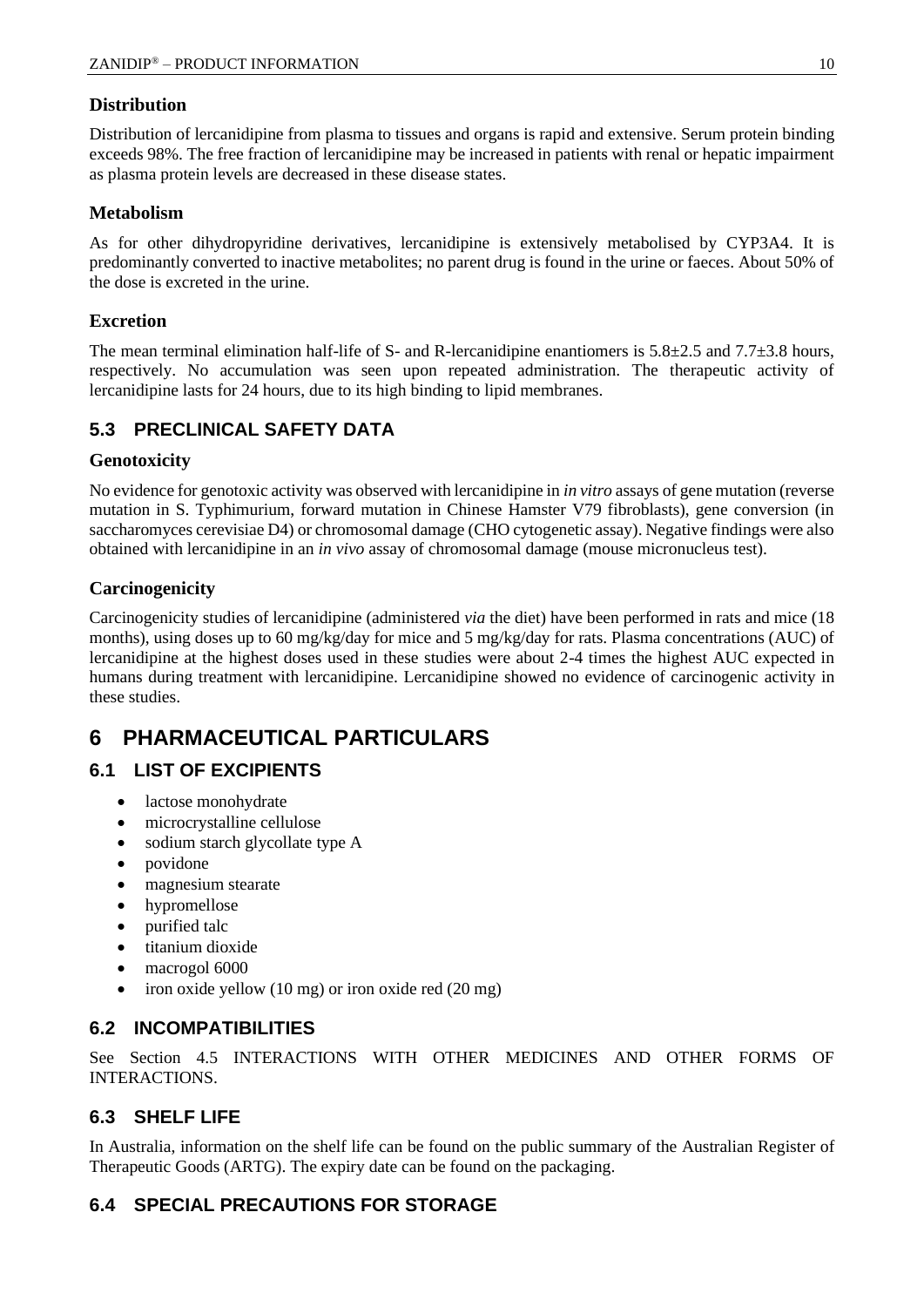Store below 30°C. Protect from moisture and light.

### **6.5 NATURE AND CONTENTS OF CONTAINER**

Container type: PVC/Aluminium blisters

Pack sizes: 7, 14, 28 or 30 tablets.

Some pack sizes may not be marketed.

#### **Australian Register of Therapeutic Goods (ARTG)**

AUST R 77506 – ZANIDIP lercanidipine hydrochloride 10 mg film-coated tablet blister pack

AUST R 93733 – ZANIDIP lercanidipine hydrochloride 20 mg film-coated tablet blister pack

### **6.6 SPECIAL PRECAUTIONS FOR DISPOSAL**

In Australia, any unused medicine or waste material should be disposed of by taking it to your local pharmacy.

## **6.7 PHYSICOCHEMICAL PROPERTIES**

#### **Chemical Structure**



3,5-pyridinedicarboxylic acid, 1,4-dihydro-2, 6-dimethyl-4-(3-nitrophenyl)-2-[(3,3 diphenylpropyl)methylamino]-1,1-dimethylethyl methyl ester hydrochloride.

MW: 648.2 (free base: 611.7).

### **CAS Number**

132866-11-6

Lercanidipine is a dihydropyridine derivative. It is a racemate due to the presence of a chiral carbon atom at position 4 of the 1,4-dihydropyridine ring.

Lercanidipine is readily soluble in chloroform and methanol, practically insoluble in water. Octanol:water partition coefficient (LogP): 6.4.

## **7 MEDICINE SCHEDULE (POISONS STANDARD)**

S4 (Prescription Only Medicine)

## **8 SPONSOR**

#### **Viatris Pty Ltd**

Level 1, 30 The Bond 30 – 34 Hickson Road Millers Point NSW 2000 www.viatris.com.au